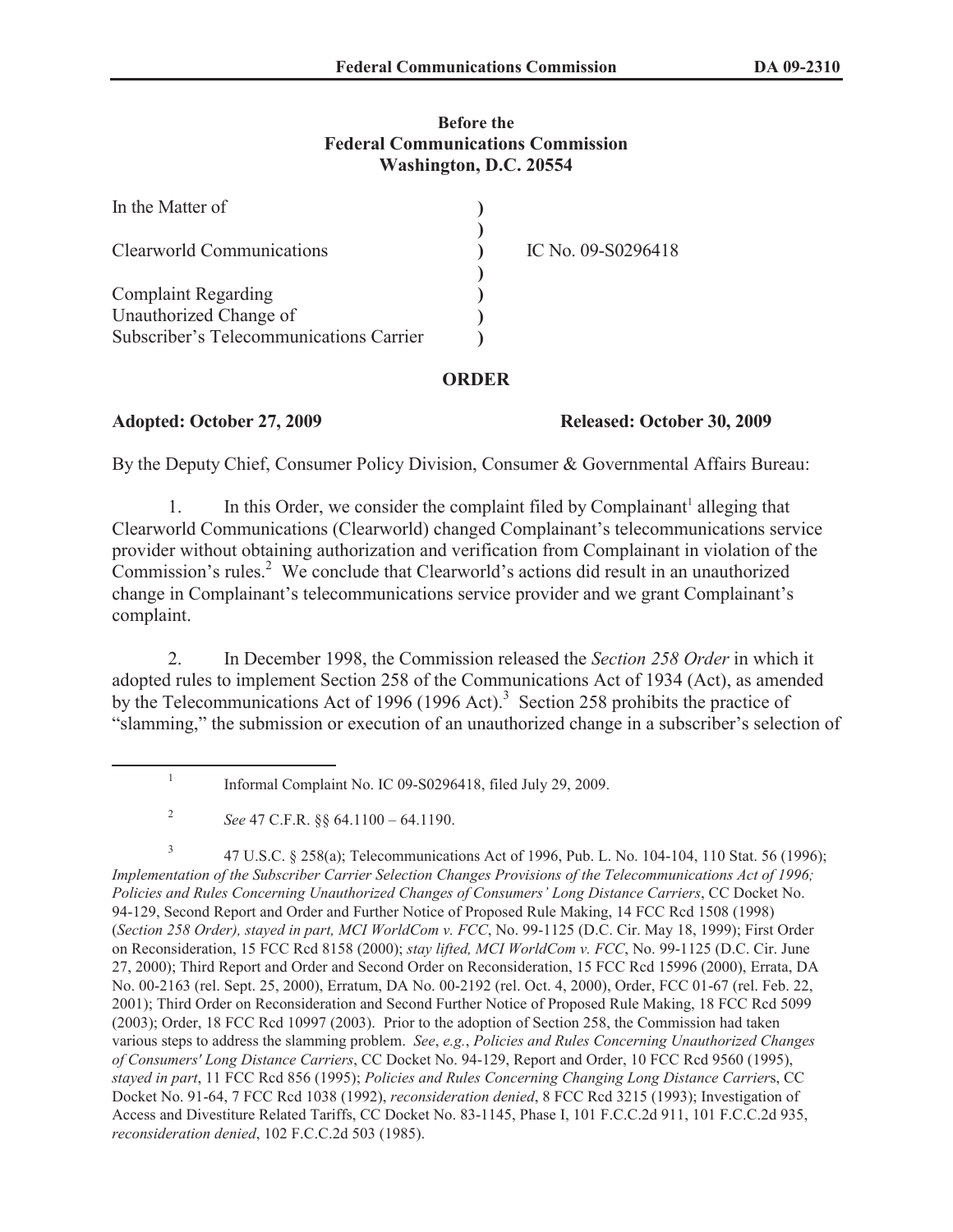a provider of telephone exchange service or telephone toll service.<sup>4</sup> In the *Section 258 Order*, the Commission adopted aggressive new rules designed to take the profit out of slamming, broadened the scope of the slamming rules to encompass all carriers, and modified its existing requirements for the authorization and verification of preferred carrier changes. The rules require, among other things, that a carrier receive individual subscriber consent before a carrier change may occur.<sup>5</sup> Pursuant to Section 258, carriers are absolutely barred from changing a customer's preferred local or long distance carrier without first complying with one of the Commission's verification procedures.<sup>6</sup> Specifically, a carrier must: (1) obtain the subscriber's written or electronically signed authorization in a format that meets the requirements of Section 64.1130; (2) obtain confirmation from the subscriber via a toll-free number provided exclusively for the purpose of confirming orders electronically; or (3) utilize an independent third party to verify the subscriber's order.<sup>7</sup>

3. The Commission also has adopted liability rules. These rules require the carrier to absolve the subscriber where the subscriber has not paid his or her bill. In that context, if the subscriber has not already paid charges to the unauthorized carrier, the subscriber is absolved of liability for charges imposed by the unauthorized carrier for service provided during the first 30 days after the unauthorized change.<sup>8</sup> Where the subscriber has paid charges to the unauthorized carrier, the Commission's rules require that the unauthorized carrier pay 150% of those charges to the authorized carrier, and the authorized carrier shall refund or credit to the subscriber 50% of all charges paid by the subscriber to the unauthorized carrier.<sup>9</sup> Carriers should note that our actions in this order do not preclude the Commission from taking additional action, if warranted, pursuant to Section 503 of the Act.<sup>10</sup>

4. We received Complainant's complaint on July 29, 2009, alleging that Complainant's telecommunications service provider had been changed to Clearworld without Complainant's authorization. Pursuant to Sections 1.719 and 64.1150 of our rules,<sup>11</sup> we notified

4 47 U.S.C. § 258(a).

5 *See* 47 C.F.R. § 64.1120.

7 *See* 47 C.F.R. § 64.1120(c). Section 64.1130 details the requirements for letter of agency form and content for written or electronically signed authorizations. 47 C.F.R. § 64.1130.

8 *See* 47 C.F.R. §§ 64.1140, 64.1160. Any charges imposed by the unauthorized carrier on the subscriber for service provided after this 30-day period shall be paid by the subscriber to the authorized carrier at the rates the subscriber was paying to the authorized carrier at the time of the unauthorized change. *Id.*

9 *See* 47 C.F.R. §§ 64.1140, 64.1170.

<sup>10</sup> *See* 47 U.S.C. § 503.

<sup>11</sup> 47 C.F.R. § 1.719 (Commission procedure for informal complaints filed pursuant to Section 258 of the Act); 47 C.F.R. § 64.1150 (procedures for resolution of unauthorized changes in preferred carrier).

<sup>6</sup> 47 U.S.C. § 258(a).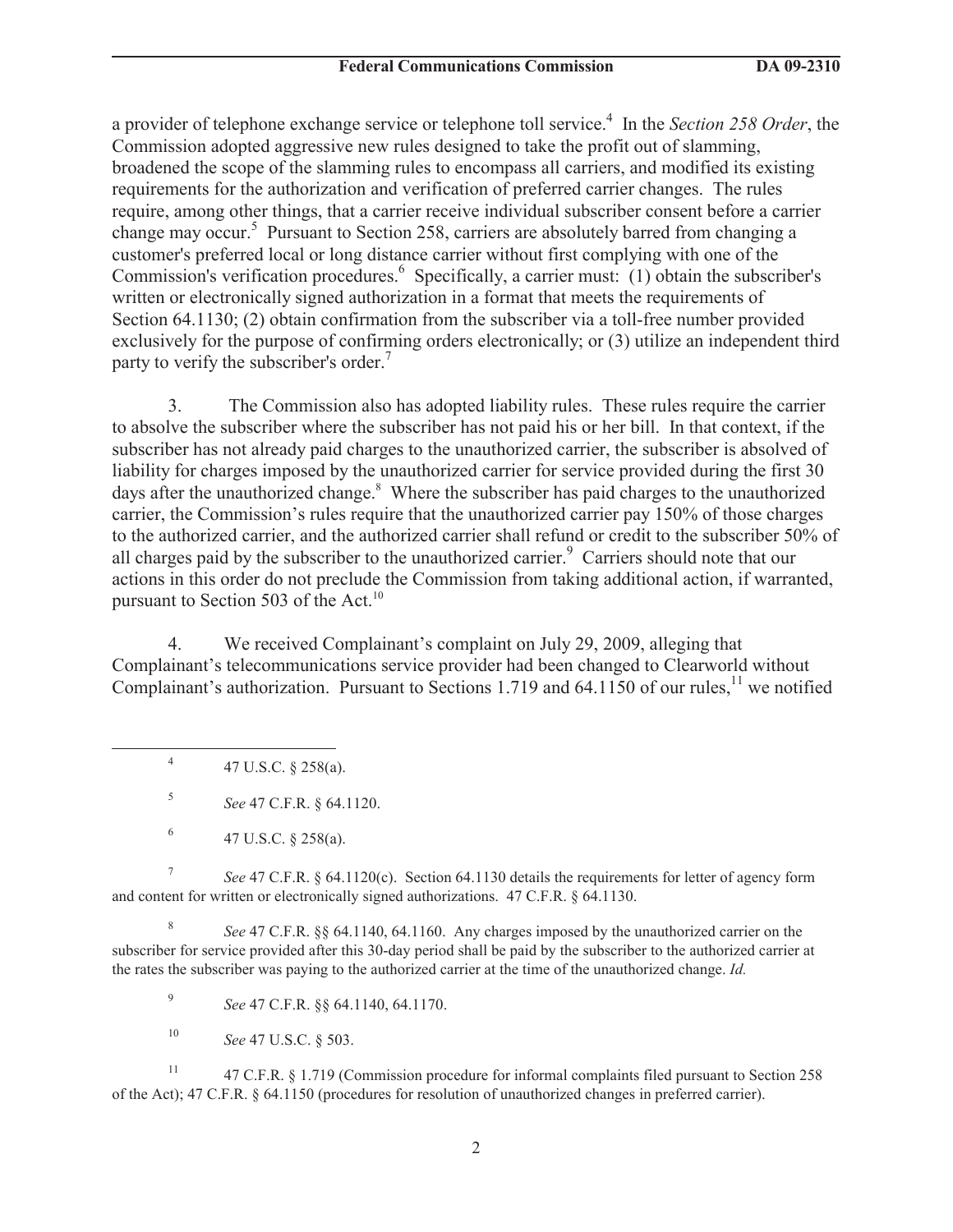Clearworld of the complaint and Clearworld responded on September 1, 2009.<sup>12</sup> Clearworld states that authorization was received and confirmed through third party verification (TPV). We have reviewed the TPV filed with Clearworld's response. Clearworld's verifier, failed to convey that long distance service includes international calls.<sup>13</sup> We find that Clearworld has failed to produce clear and convincing evidence of a valid authorized carrier change by Complainant.<sup>14</sup> Therefore, we find that Clearworld's actions resulted in an unauthorized change in Complainant's telecommunications service and we discuss Clearworld's liability below.<sup>15</sup>

5. Clearworld must remove all charges incurred for service provided to Complainant for the first thirty days after the alleged unauthorized change in accordance with the Commission's liability rules.<sup>16</sup> We have determined that Complainant is entitled to absolution for the charges incurred during the first thirty days after the unauthorized change occurred and that neither Complainant's authorized carrier nor Clearworld may pursue any collection against Complainant for those charges.<sup>17</sup> Any charges imposed by Clearworld on the subscriber for service provided after this 30-day period shall be paid by the subscriber to their authorized carrier at the rates the subscriber was paying to their authorized carrier at the time of the unauthorized change. $18$ 

6. Accordingly, IT IS ORDERED that, pursuant to Section 258 of the Communications Act of 1934, as amended, 47 U.S.C. § 258, and Sections 0.141, 0.361 and 1.719 of the Commission's rules, 47 C.F.R. §§ 0.141, 0.361, 1.719, the complaint filed by Complainant against Clearworld IS GRANTED.

7. IT IS FURTHER ORDERED that, pursuant to Section 64.1170(d) of the Commission's rules, 47 C.F.R. § 64.1170(d), Complainant is entitled to absolution for the charges incurred during the first thirty days after the unauthorized change occurred and neither Complainant's authorized carrier nor Clearworld may pursue any collection against Complainant for those charges.

<sup>15</sup> If Complainant is unsatisfied with the resolution of this complaint, Complainant may file a formal complaint with the Commission pursuant to Section 1.721 of the Commission's rules, 47 C.F.R. § 1.721. Such filing will be deemed to relate back to the filing date of such Complainant's informal complaint so long as the formal complaint is filed within 45 days from the date this order is mailed or delivered electronically to Complainant. *See* 47 C.F.R. § 1.719.

<sup>16</sup> *See* 47 C.F.R. § 64.1160(b).

<sup>17</sup> *See* 47 C.F.R. § 64.1160(d).

<sup>18</sup> *See* 47 C.F.R. §§ 64.1140, 64.1160.

<sup>&</sup>lt;sup>12</sup> Clearworld's Response to Informal Complaint No. 09-S0296418, received September 1, 2009.

<sup>13</sup> *See* 47 C.F.R § 64.1120(c)(3)(iii).

<sup>14</sup> *See* 47 C.F.R. § 64.1150(d).